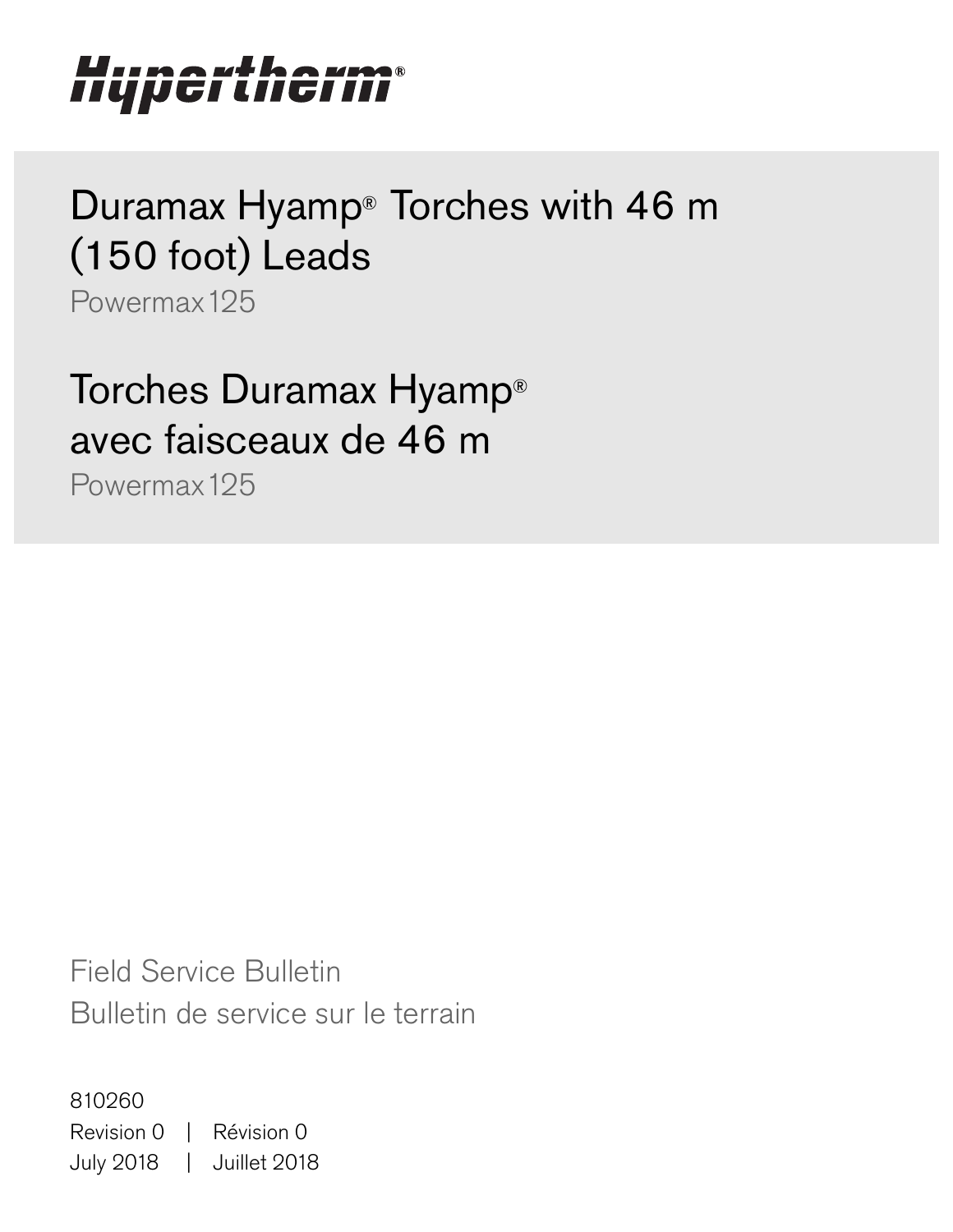#### Hypertherm Inc.

Etna Road, P.O. Box 5010 Hanover, NH 03755 USA 603-643-3441 Tel (Main Office) 603-643-5352 Fax (All Departments) info@hypertherm.com (Main Office Email)

800-643-9878 Tel (Technical Service) technical.service@hypertherm.com (Technical Service Email)

800-737-2978 Tel (Customer Service) customer.service@hypertherm.com (Customer Service Email) 866-643-7711 Tel (Return Materials Authorization)

877-371-2876 Fax (Return Materials Authorization) return.materials@hypertherm.com (RMA email)

#### Hypertherm México, S.A. de C.V.

Avenida Toluca No. 444, Anexo 1, Colonia Olivar de los Padres Delegación Álvaro Obregón México, D.F. C.P. 01780 52 55 5681 8109 Tel 52 55 5683 2127 Fax Soporte.Tecnico@hypertherm.com (Technical Service Email)

#### Hypertherm Plasmatechnik GmbH

Sophie-Scholl-Platz 5 63452 Hanau **Germany** 00 800 33 24 97 37 Tel 00 800 49 73 73 29 Fax

#### 31 (0) 165 596900 Tel (Technical Service)

00 800 4973 7843 Tel (Technical Service) technicalservice.emea@hypertherm.com (Technical Service Email)

#### Hypertherm (Singapore) Pte Ltd.

82 Genting Lane Media Centre Annexe Block #A01-01 Singapore 349567, Republic of Singapore 65 6841 2489 Tel 65 6841 2490 Fax Marketing.asia@hypertherm.com (Marketing Email) TechSupportAPAC@hypertherm.com (Technical Service Email)

#### Hypertherm Japan Ltd.

Level 9, Edobori Center Building 2-1-1 Edobori, Nishi-ku Osaka 550-0002 Japan 81 6 6225 1183 Tel 81 6 6225 1184 Fax HTJapan.info@hypertherm.com (Main Office Email) TechSupportAPAC@hypertherm.com (Technical Service Email)

#### Hypertherm Europe B.V.

Vaartveld 9, 4704 SE Roosendaal, Nederland 31 165 596907 Tel 31 165 596901 Fax 31 165 596908 Tel (Marketing) 31 (0) 165 596900 Tel (Technical Service)

00 800 4973 7843 Tel (Technical Service)

technicalservice.emea@hypertherm.com (Technical Service Email)

#### Hypertherm (Shanghai) Trading Co., Ltd.

B301, 495 ShangZhong Road Shanghai, 200231 PR China 86-21-80231122 Tel 86-21-80231120 Fax

86-21-80231128 Tel (Technical Service)

techsupport.china@hypertherm.com (Technical Service Email)

#### South America & Central America: Hypertherm Brasil Ltda.

Rua Bras Cubas, 231 – Jardim Maia Guarulhos, SP – Brasil CEP 07115-030 55 11 2409 2636 Tel tecnico.sa@hypertherm.com (Technical Service Email)

#### Hypertherm Korea Branch

#3904. APEC-ro 17. Heaundae-gu. Busan. Korea 48060 82 (0)51 747 0358 Tel 82 (0)51 701 0358 Fax Marketing.korea@hypertherm.com (Marketing Email) TechSupportAPAC@hypertherm.com (Technical Service Email)

#### Hypertherm Pty Limited

GPO Box 4836 Sydney NSW 2001, Australia 61 (0) 437 606 995 Tel 61 7 3219 9010 Fax au.sales@Hypertherm.com (Main Office Email) TechSupportAPAC@hypertherm.com (Technical Service Email)

#### Hypertherm (India) Thermal Cutting Pvt. Ltd

A-18 / B-1 Extension, Mohan Co-Operative Industrial Estate, Mathura Road, New Delhi 110044, India 91-11-40521201/ 2/ 3 Tel 91-11 40521204 Fax HTIndia.info@hypertherm.com (Main Office Email) TechSupportAPAC@hypertherm.com (Technical Service Email)

© 2018 Hypertherm Inc. All rights reserved. Tous droits réservés.

Duramax and Hypertherm are trademarks of Hypertherm Inc. and may be registered in the United States and/or other countries. All other trademarks are the property of their respective holders.

[Environmental stewardship is one of Hypertherm's core values, and it is critical to our success and our customers' success. We are striving to reduce the environmental](https://www.hypertherm.com/environment)  impact of everything we do. For more information: www.hypertherm.com/environment.

Duramax et Hypertherm sont des marques d'Hypertherm Inc. qui peuvent être déposées aux États-Unis ou dans d'autres pays. Toutes les autres marques de commerce sont la propriété de leurs détenteurs respectifs.

relâche pour réduire l'incidence sur l'environnement de toutes nos activités. Pour en savoir plus : www.hypertherm.com/environment.<br>' [Une bonne gestion environnementale est l'une des valeurs fondamentales d'Hypertherm et est essentielle à notre réussite et à celle de nos clients. Nous travaillons sans](https://www.hypertherm.com/environment)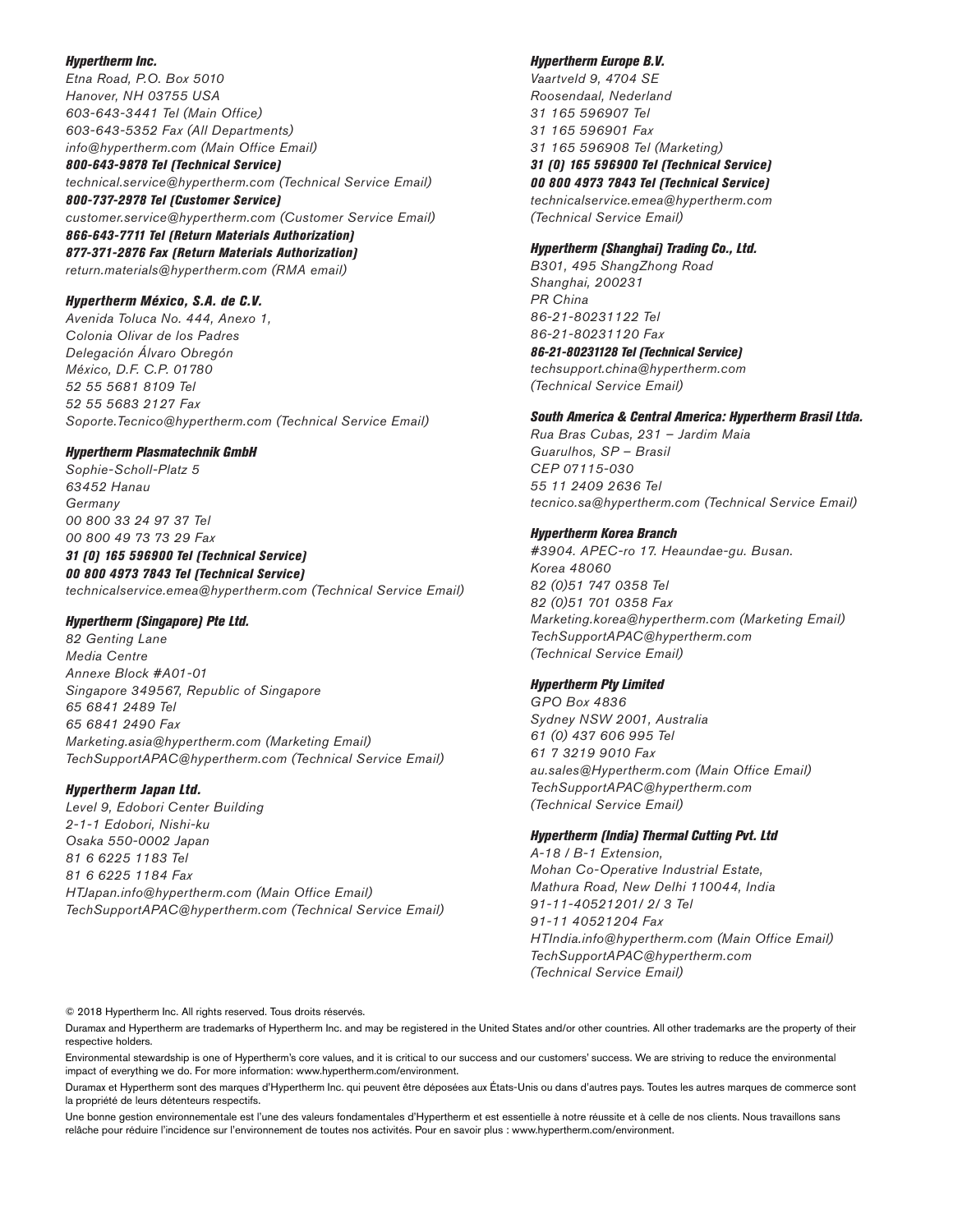## **Introduction**

## **WARNING**



#### ELECTRIC SHOCK CAN KILL

Disconnect all electric power before doing any installation or maintenance.

All work requiring removal of the plasma power supply cover must be done by a qualified technician.

See the Safety and Compliance Manual (80669C) for more safety precautions.

### **Purpose**

The information in this Field Service Bulletin is specific to using Duramax Hyamp torches with 46-m (150-foot) torch leads on Powermax125 systems.

### **Compatibility**

- Duramax Hyamp torches with 46-m (150-foot) torch leads are compatible only with Powermax125 systems.
	- IMPORTANT: If your Powermax125 has a serial number of 125-007943 or lower, you must install a new DSP board (428119) in order to use a 46-m (150-foot) torch. Make sure the DSP board is at Revision C or higher.

- $\Box$  For instructions on how to install the DSP board, refer to the Powermax125 Service Manual [\(808070\). Download the manual at](https://www.hypertherm.com/docs)  www.hypertherm.com/docs.
- Duramax Hyamp torches with 46-m (150-foot) torch leads cannot be used with any other Powermax systems.

### **Part numbers**

| Part number | <b>Description</b>                                                                                       |
|-------------|----------------------------------------------------------------------------------------------------------|
| 059664      | Duramax Hyamp 15° hand torch assembly with 46 m (150 foot) lead                                          |
| 059665      | Duramax Hyamp 85° hand torch assembly with 46 m (150 foot) lead                                          |
| 059666      | Duramax Hyamp 180° mini machine torch assembly with 46 m (150 foot) lead                                 |
| 059667      | Duramax Hyamp 45° long handheld torch assembly with 1.2 m (4 foot) extension and<br>46 m (150 foot) lead |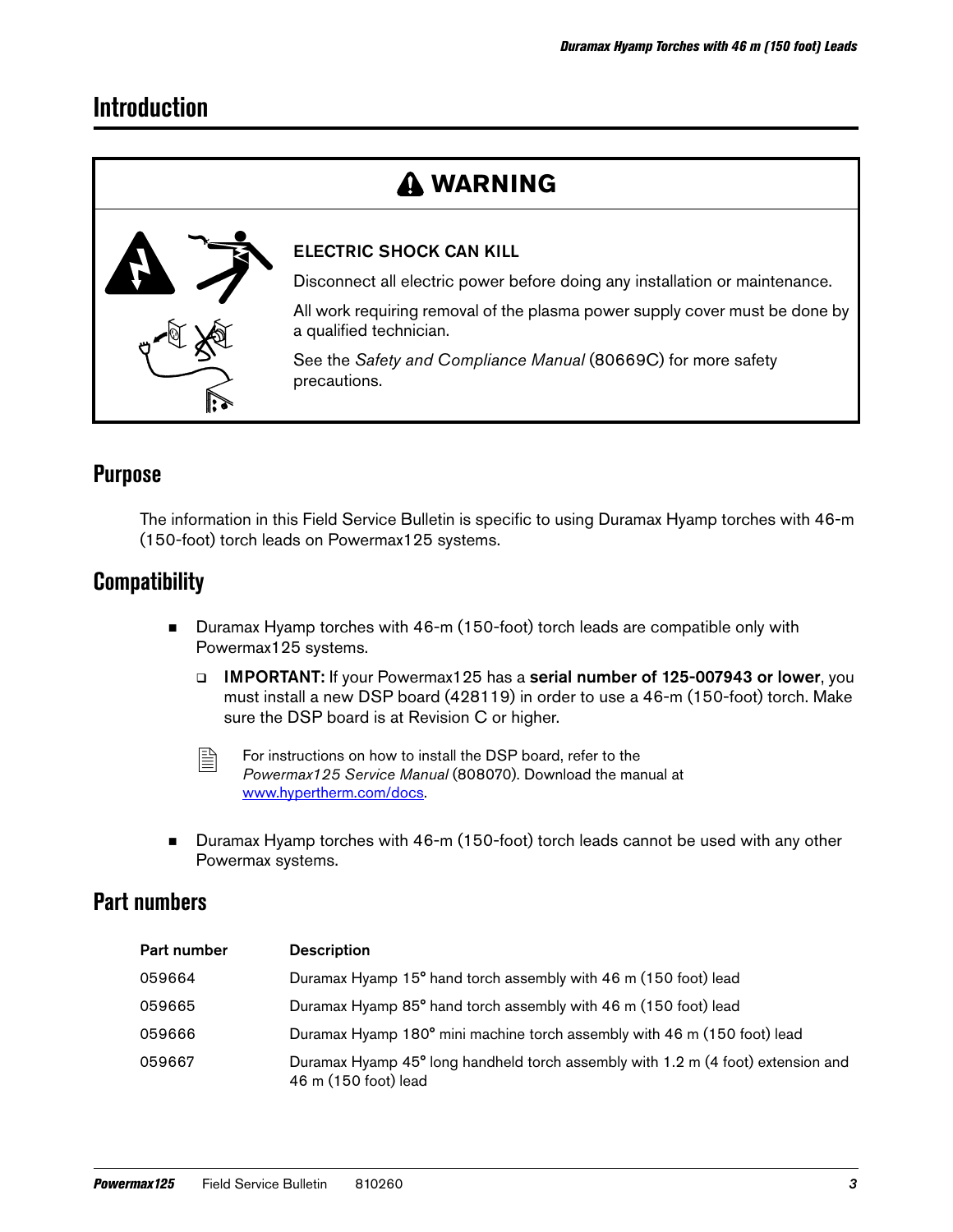| Part number | <b>Description</b>                                                                                                                       |
|-------------|------------------------------------------------------------------------------------------------------------------------------------------|
| 059668      | Duramax Hyamp 90° long handheld torch assembly with 1.2 m (4 foot) extension and<br>46 m (150 foot) lead                                 |
| 428762      | Kit: Duramax Hyamp hand torch lead replacement, 46 m (150 feet)                                                                          |
| 428761      | Kit: Duramax Hyamp 180° machine torch lead replacement, 46 m (150 feet)                                                                  |
| 223744      | 125 A work lead with ring terminal, 46 m (150 feet)                                                                                      |
| 223737      | 125 A work lead with hand clamp, 46 m (150 feet)                                                                                         |
| 428755      | Remote start pendant for machine torch, 46 m (150 feet)                                                                                  |
| B           | For information on Powermax125 specifications, system operation, and<br>part numbers, refer to the Powermax125 Operator Manual (808080). |
| 릐           | For information on Duramax Hyamp long handheld torches, refer to the                                                                     |

**Example 1** For information on Duramax Hyamp long handheld torches, refer to the *Duramax Hyamp Long Handheld Torches Service Manual* (808290).

## **What to expect with a 46-m (150-foot) torch lead**

## **A CAUTION**



Always connect the work clamp to the workpiece you are cutting or to the cutting table.

Do not cut far away from where you attached the work clamp. This can result in damage to equipment or injury to anyone who interrupts the electrical circuit.



 $\mathbb{R}$  Hypertherm recommends using a 46-m (150-foot) work lead with a 46-m (150-foot) torch to ensure that you do not cut too far from where you attach the work clamp.

## **NOTICE**

Be careful with the routing of torch leads.

- Do not place the torch lead where people will step on it or drive over it. This can cause permanent damage to the lead.
- Prevent the lead from routing along sharp edges or angles that can damage it.
- Make sure the lead is not kinked or twisted. This can cause decreased cut performance.
- Do not wind excess lead length into a coil. This can cause decreased cut performance. Instead, put the excess lead down flat or into a figure-8 shape.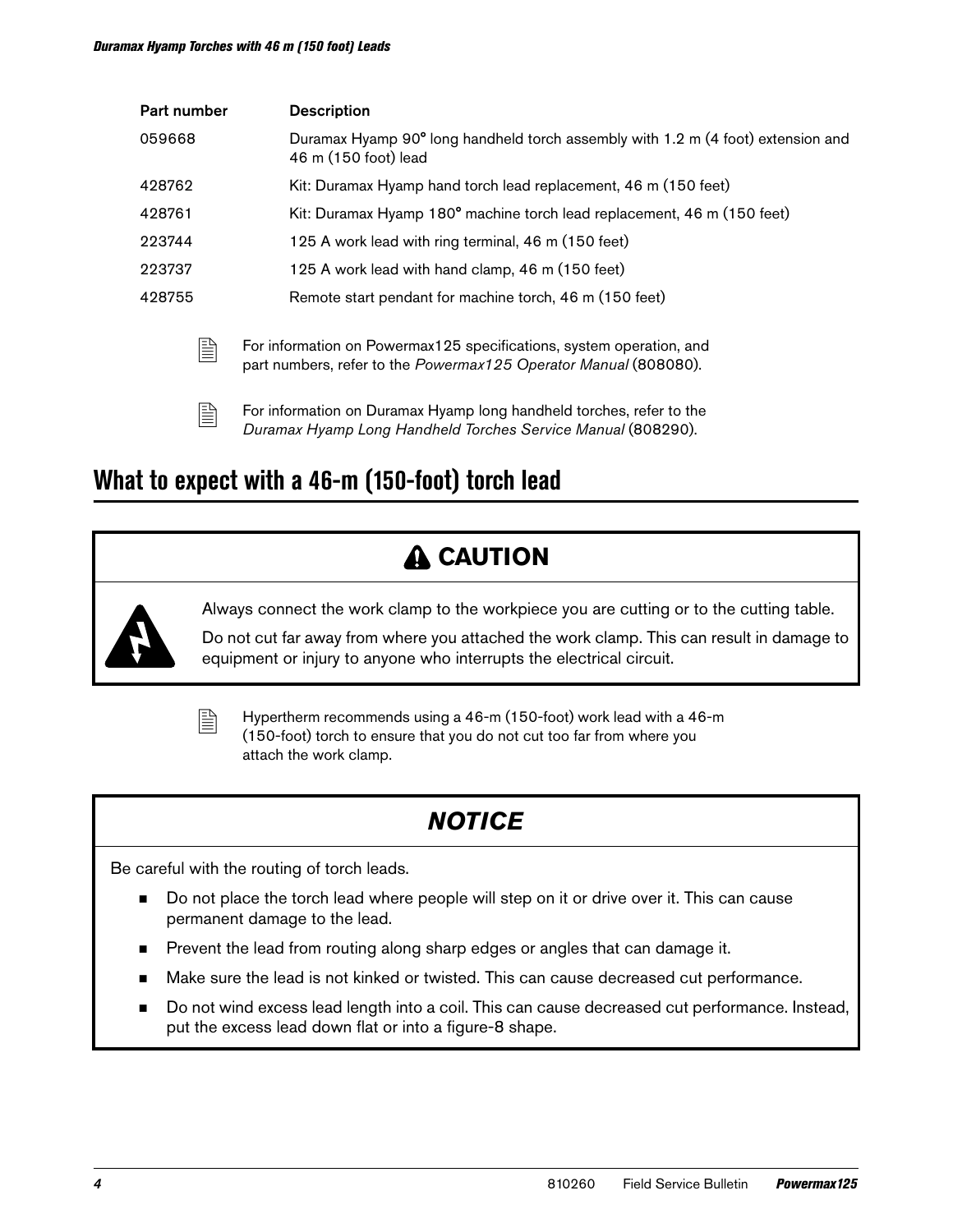### **Inlet gas pressure**

A Duramax Hyamp torch with a 46-m (150-foot) lead requires a higher inlet gas pressure that stays stable.

| Torch lead length | Minimum inlet pressure -<br>cutting | Minimum inlet pressure -<br>gouging |
|-------------------|-------------------------------------|-------------------------------------|
| 7.6 m (25 feet)   | 5.9 bar (85 psi)                    | 4.1 bar (60 psi)                    |
| 15.2 m (50 feet)  | 5.9 bar (85 psi)                    | 4.1 bar (60 psi)                    |
| 23 m (75 feet)    | 6.6 bar (95 psi)                    | 4.1 bar (60 psi)                    |
| 46 m (150 feet)   | 7.2 bar (105 psi)                   | 5.2 bar (75 psi)                    |

 $\Box$  If you manually adjust the gas pressure, 7.9 bar (115 psi) is the maximum setting for a 46-m (150-foot) torch. A setting of 7.9 bar (115 psi) requires a minimum inlet pressure of 8.6 bar (125 psi).

Do the following to minimize possible decreases in gas pressure with a 46-m (150-foot) torch:

- **Use a gas inlet hose with a larger internal diameter. Hypertherm recommends a gas inlet** hose with a minimum internal diameter of 12 mm (1/2 inch).
- Use a gas inlet hose of the shortest possible length.

## **WARNING**



The filter bowl in the power supply may explode if the gas pressure exceeds 9.3 bar (135 psi).

### **Torch fire rate**

A 46-m (150-foot) torch lead causes the torch to fire a plasma arc at a slightly slower rate. 46-m (150-foot) torches take up to 1 second longer to fire than torches with shorter lead lengths.

### **Component weights**

| Component                                   | Weight                |
|---------------------------------------------|-----------------------|
| Duramax Hyamp hand torch 46 m (150 feet)    | 17.0 kg (37.5 pounds) |
| Duramax Hyamp machine torch 46 m (150 feet) | 17.0 kg (37.5 pounds) |
| 125 A work lead 46 m (150 feet)             | 18.6 kg (41.0 pounds) |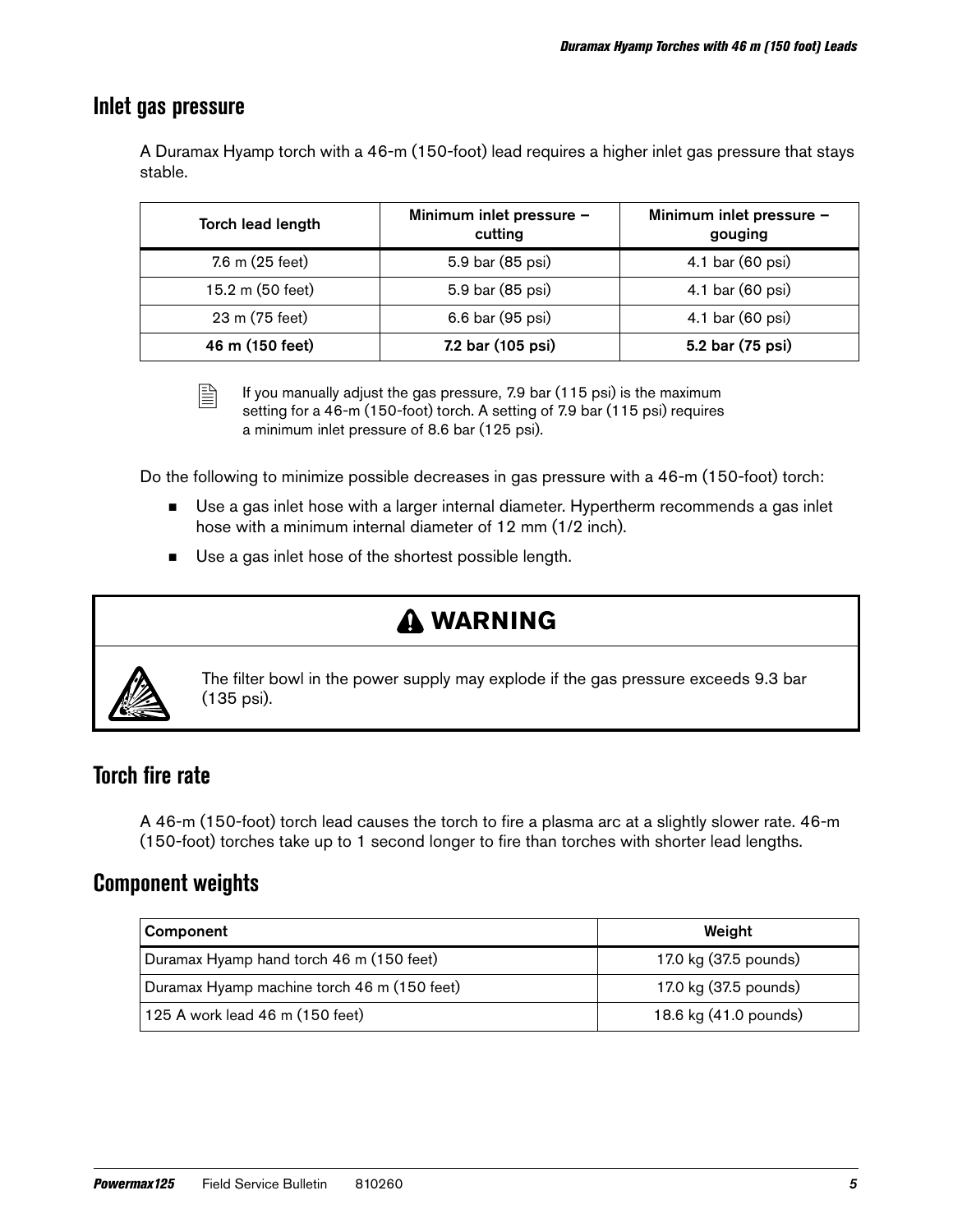### **Service screen**

When you connect a 46-m (150-foot) torch to the plasma power supply, the lead length displays as "100" on the service screen. For example, the T125H100 torch identifier is made up of 3 parts, as follows:

- $125 =$ amperage
- $H =$  hand torch (M = machine torch)
- 100 = lead length in feet (in this case, "100" indicates the torch lead is 100 or more feet)

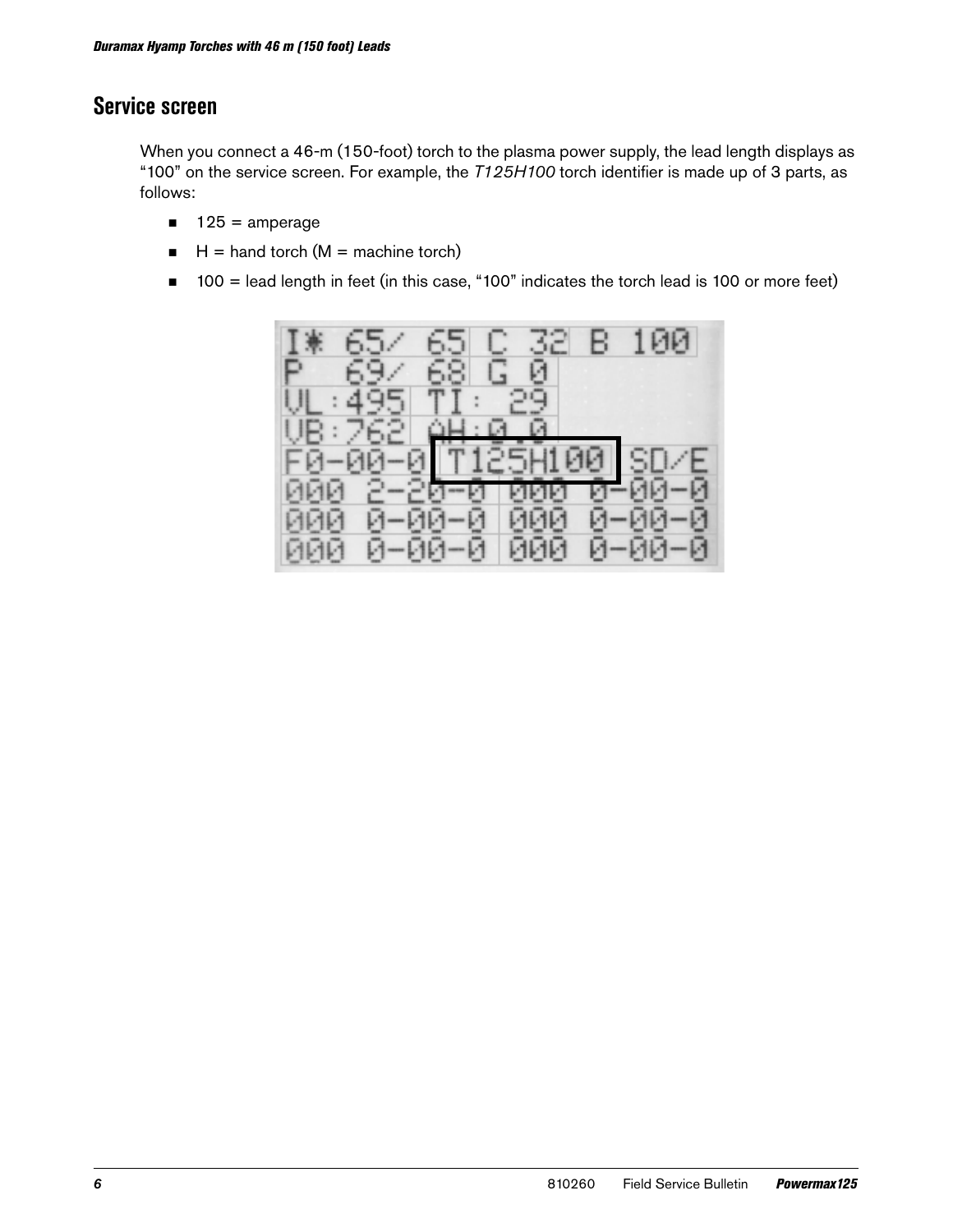## **Introduction**

## **A AVERTISSEMENT**



#### UN CHOC ÉLECTRIQUE PEUT ÊTRE MORTEL

Débrancher toute alimentation électrique avant d'effectuer toute installation ou tout entretien.

Tous les travaux nécessitant le retrait du couvercle de la source de courant plasma doivent être effectués par un technicien qualifié.

Se reporter au Manuel de sécurité et de conformité (80669C) pour connaître les mesures de sécurité supplémentaires.

### **Objet**

Les informations contenues dans ce bulletin de service sur le terrain sont spécifiques à l'utilisation des torches Duramax Hyamp avec des faisceaux de 46 m sur les systèmes Powermax125.

### **Compatibilité**

- Les torches Duramax Hyamp avec faisceau de 46 m ne sont compatibles qu'avec les systèmes Powermax125.
	- IMPORTANT : Si le numéro de série de votre Powermax125 est 125-007943 ou inférieur, vous devrez installer un nouveau circuit imprimé de processeur de signal numérique (428119) afin d'utiliser une torche de 46 m. Veillez à ce que le circuit imprimé du processeur de signal numérique soit de la Révision C ou ultérieure.

 $\mathbb{R}$  Pour obtenir des instructions pour l'installation du circuit imprimé du processeur de signal numérique, reportez-vous au Powermax125 manuel de service [\(808070\). Télécharger le manuel depuis le](https://www.hypertherm.com/docs) www.hypertherm.com/docs.

**Example 3** Les torches Duramax Hyamp avec faisceau de 46 m ne peuvent pas être utilisées avec d'autres systèmes Powermax.

### **Numéros de référence**

| Numéro de référence | <b>Description</b>                                                                                 |
|---------------------|----------------------------------------------------------------------------------------------------|
| 059664              | Ensemble de torche manuelle Duramax Hyamp 15° avec faisceau de 46 m                                |
| 059665              | Ensemble de torche manuelle Duramax Hyamp 85° avec faisceau de 46 m                                |
| 059666              | Ensemble de mini torche machine Duramax Hyamp 180° avec faisceau de 46 m                           |
| 059667              | Ensemble de torche manuelle longue Duramax Hyamp 45° avec faisceau de 46 m<br>et rallonge de 1,2 m |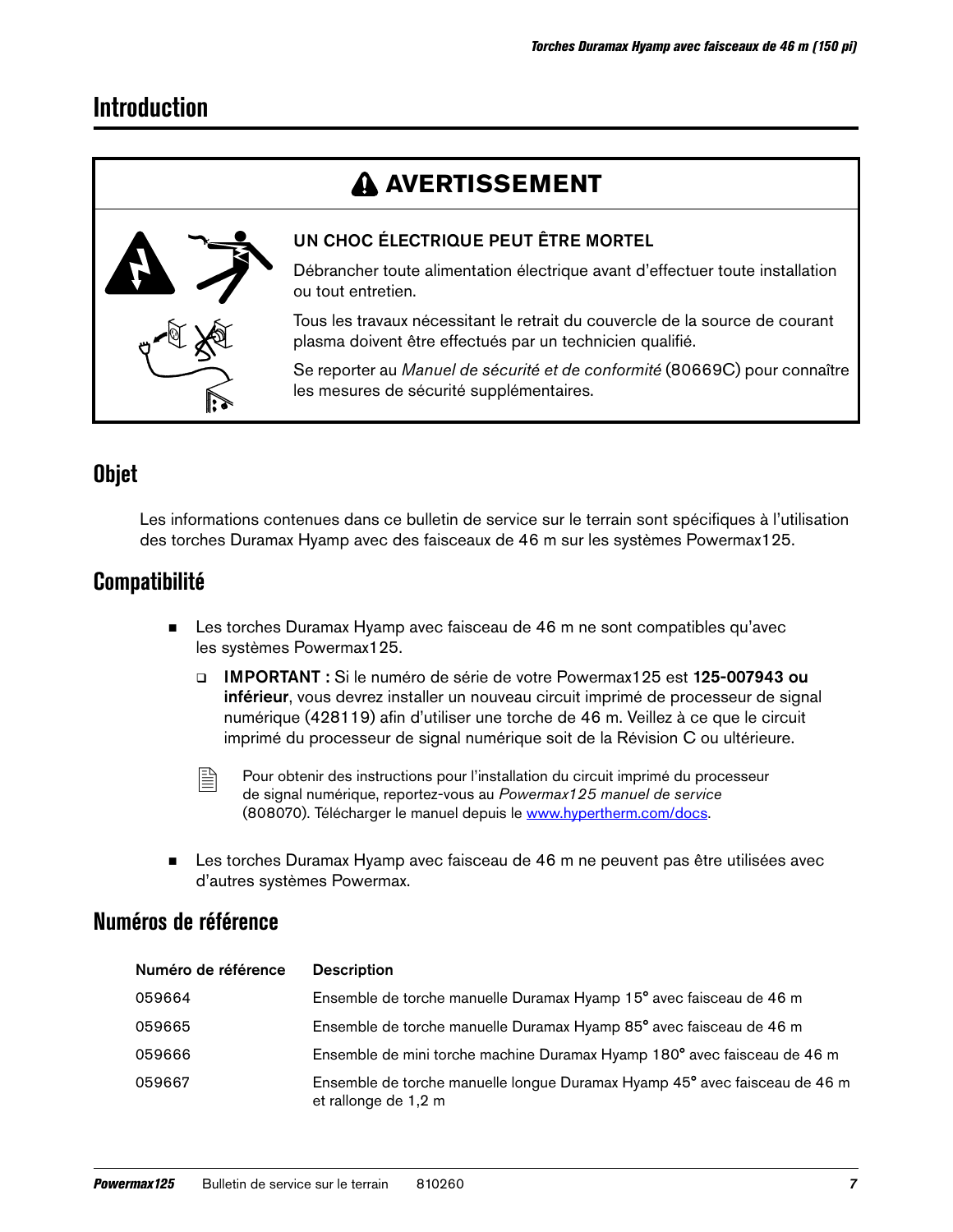| Numéro de référence | <b>Description</b>                                                                                 |
|---------------------|----------------------------------------------------------------------------------------------------|
| 059668              | Ensemble de torche manuelle longue Duramax Hyamp 90° avec faisceau de 46 m<br>et rallonge de 1,2 m |
| 428762              | Kit: faisceau de torche manuelle Duramax Hyamp de rechange, 46 m                                   |
| 428761              | Kit: faisceau de torche machine Duramax Hyamp 180° de rechange de 46 m                             |
| 223744              | Câble de retour 125 A avec cosse ronde, 46 m                                                       |
| 223737              | Câble de retour 125 A avec serre-joint, 46 m                                                       |
| 428755              | Suspension télécommandée pour torche machine, 46 m                                                 |
|                     |                                                                                                    |

**Pour obtenir des renseignements sur les spécifications de Powermax125,** le fonctionnement du système et les numéros de références, se reporter au Manuel de l'opérateur Powermax125 (808080).



 $\mathbb{R}$  Pour obtenir des renseignements sur les torches manuelles longues Duramax Hyamp, consultez le Manuel de service pour torches manuelles longues Duramax Hyamp (808290).

## **Qu'attendre d'un faisceau de torche de 46 m**

## **ATTENTION**



Toujours connecter le connecteur de pièce à la pièce à couper lors du coupage ou à la table de coupe.

Ne pas couper loin du point de fixation du connecteur de pièce. Cela risque de causer des dommages à l'équipement ou de blesser toute personne qui interrompt le circuit électrique.

 $\Xi$  Hypertherm recommande d'utiliser un câble de retour de 46 m avec une torche de 46 m afin de s'assurer de ne pas couper trop loin du point d'attache du connecteur de pièce.

## **AVIS**

Soyez prudent avec le passage des faisceaux de torche.

- Placez le faisceau de torche de manière à éviter que des personnes marchent ou conduisent dessus. Cela peut causer des dommages permanents au faisceau.
- Évitez que le faisceau ne passe le long d'arêtes coupantes ou d'angles qui pourraient l'endommager.
- Veillez à ce que le faisceau ne soit pas entortillé ou tordu. Cela peut nuire au rendement de coupe.
- N'enroulez pas la longueur de faisceau restante en bobine. Cela peut nuire au rendement de coupe. Placez plutôt le faisceau restant à plat sur le sol ou en forme de 8.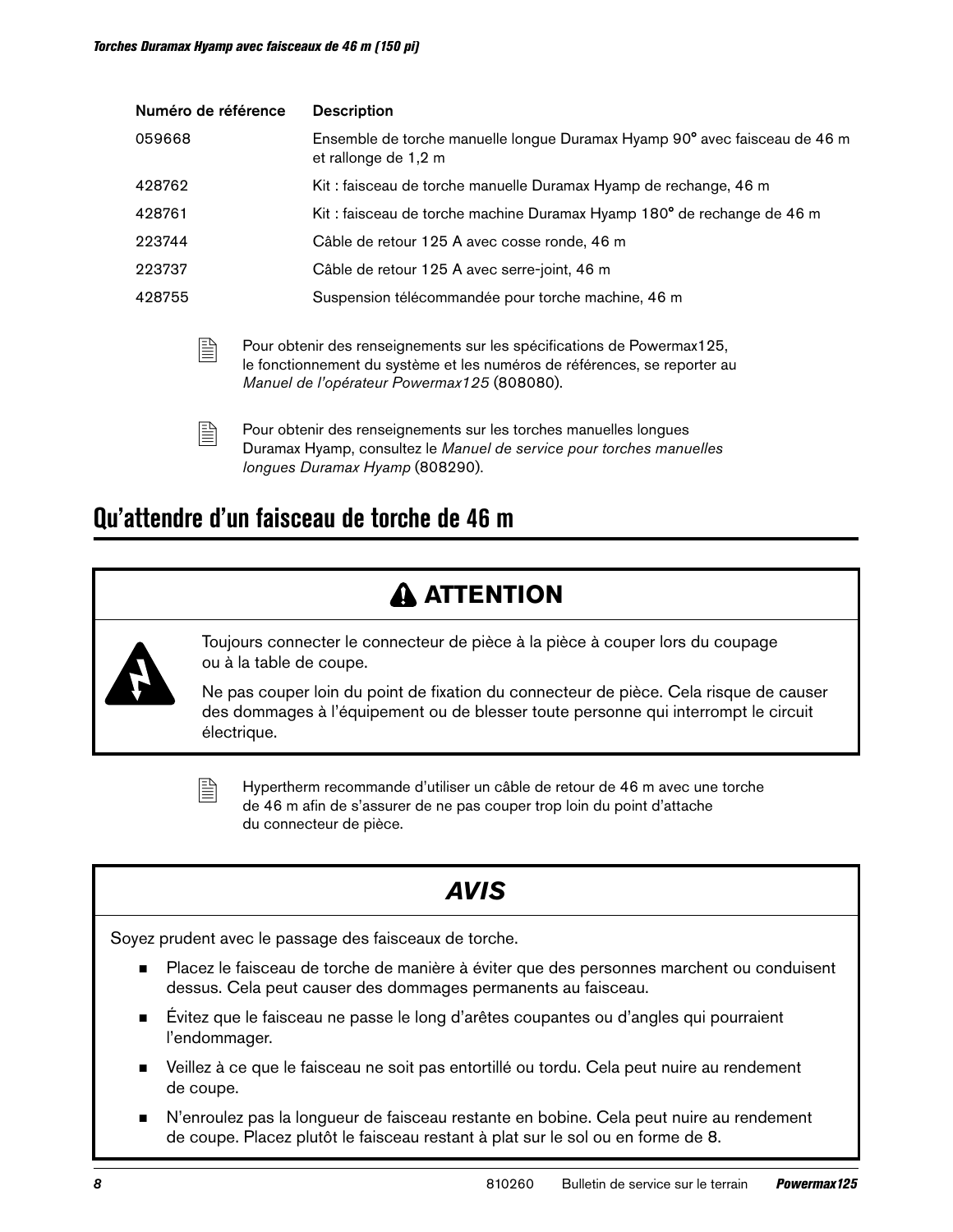### **Pression de gaz d'entrée**

Une torche Duramax Hyamp avec un faisceau de 46 m nécessite une pression de gaz d'entrée plus élevée et stable.

| Longueur du faisceau<br>de torche | Pression d'entrée minimale -<br>Coupe | Pression d'entrée minimale -<br>Gougeage |
|-----------------------------------|---------------------------------------|------------------------------------------|
| 7,6 m                             | $5,9$ bar                             | $4,1$ bar                                |
| 15,2 m                            | 5,9 bar                               | $4,1$ bar                                |
| 23 <sub>m</sub>                   | 6,6 bar                               | $4,1$ bar                                |
| 46 m                              | $7,2$ bar                             | $5,2$ bar                                |

 $\Box$  Si vous réglez manuellement la pression du gaz, le réglage maximal est de 7,9 bar pour une torche de 46 m. Un réglage de 7,9 bar nécessite une pression d'entrée minimale de 8,6 bar.

Suivez les étapes suivantes afin de minimiser les baisses possibles de la pression de gaz avec une torche de 46 m :

- Utilisez un tuyau d'entrée de gaz dont le diamètre interne est plus grand. Hypertherm recommande un tuyau d'entrée de gaz avec un diamètre interne minimum de 12 mm.
- Utilisez un tuyau d'entrée de gaz le plus court possible.

## **A AVERTISSEMENT**



La cuve de filtre de la source de courant pourrait exploser si la pression du gaz dépasse 9,3 bar.

### **Vitesse d'amorçage de la torche**

Un faisceau de torche de 46 m fait que la torche amorce un arc plasma à une vitesse légèrement inférieure. Les torches de 46 m prennent jusqu'à une seconde de plus pour l'amorçage que les modèles avec des faisceaux plus courts.

### **Poids des composants**

| Composant                          | <b>Poids</b> |
|------------------------------------|--------------|
| Torche manuelle Duramax Hyamp 46 m | 17 kg        |
| Torche machine Duramax Hyamp 46 m  | 17 kg        |
| Câble de retour 125 A, 46 m        | 18,6 ka      |